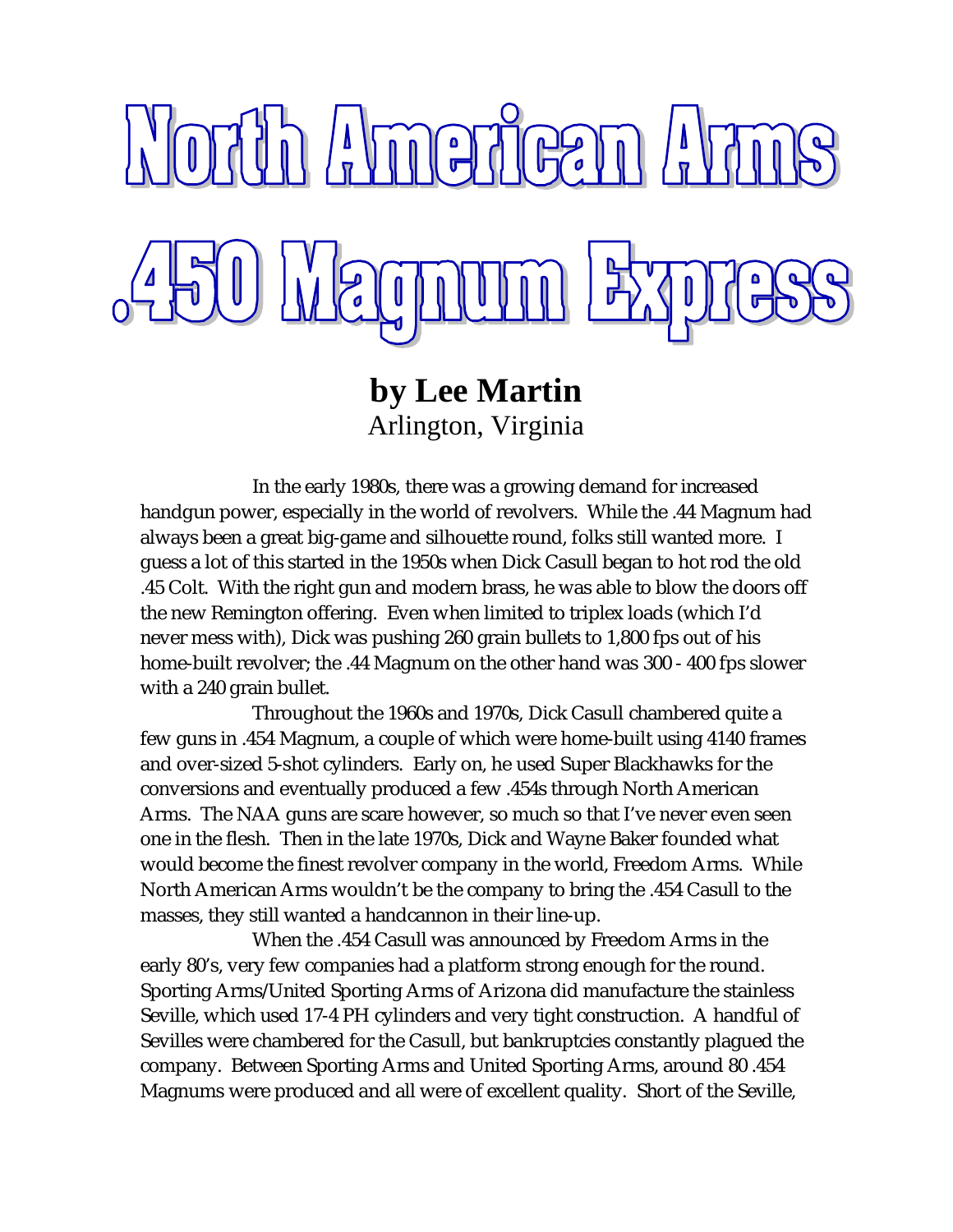no other single-action was offered for the mega-magnum, though Ruger could've re-engineered the Super Blackhawk to handle the .454.

## **CARTRIDGE DEVELOPMENT**

 North American Arms designed their .450 Magnum Express around 1981, though it would take some time for it to reach production. Most people when they hear of the round immediately think of a big bore rifle cartridge, but names can be deceiving. In fact, the NAA .450 is nothing more than a .45 Winchester Mag that's been lengthened to 1.344". In my opinion, it's design sort of doomed it from the start in that crimping becomes troublesome with rimless revolver cartridges. Short of the lack of rim and ~0.04" difference in overall length, the .450 Magnum Express is very close in size to the .454 Casull. Dimensions are as follows:



North American Arms had Winchester manufacture the brass, all of which were headstamped "450 Mag Express". This made sense since Winchester was already churning out .45 Win Mag and the Express was only fifteen thousandths longer. From what I understand, 100,000 cases were made, of which only 20,000 were loaded using 260 JHP Sierras and Hodgdon H-110 powder. Considering that many of these were shot, original .450 Mag Express' are rare and usually sell for \$20 - \$30 per. Loaded ammunition was shipped from the factory in 50 round MTM boxes and all had NAA information posted on each end.

Load data for the .450 Express can be found in the mid-1980's Hodgdon manual. I'm unaware of any other published data for the cartridge,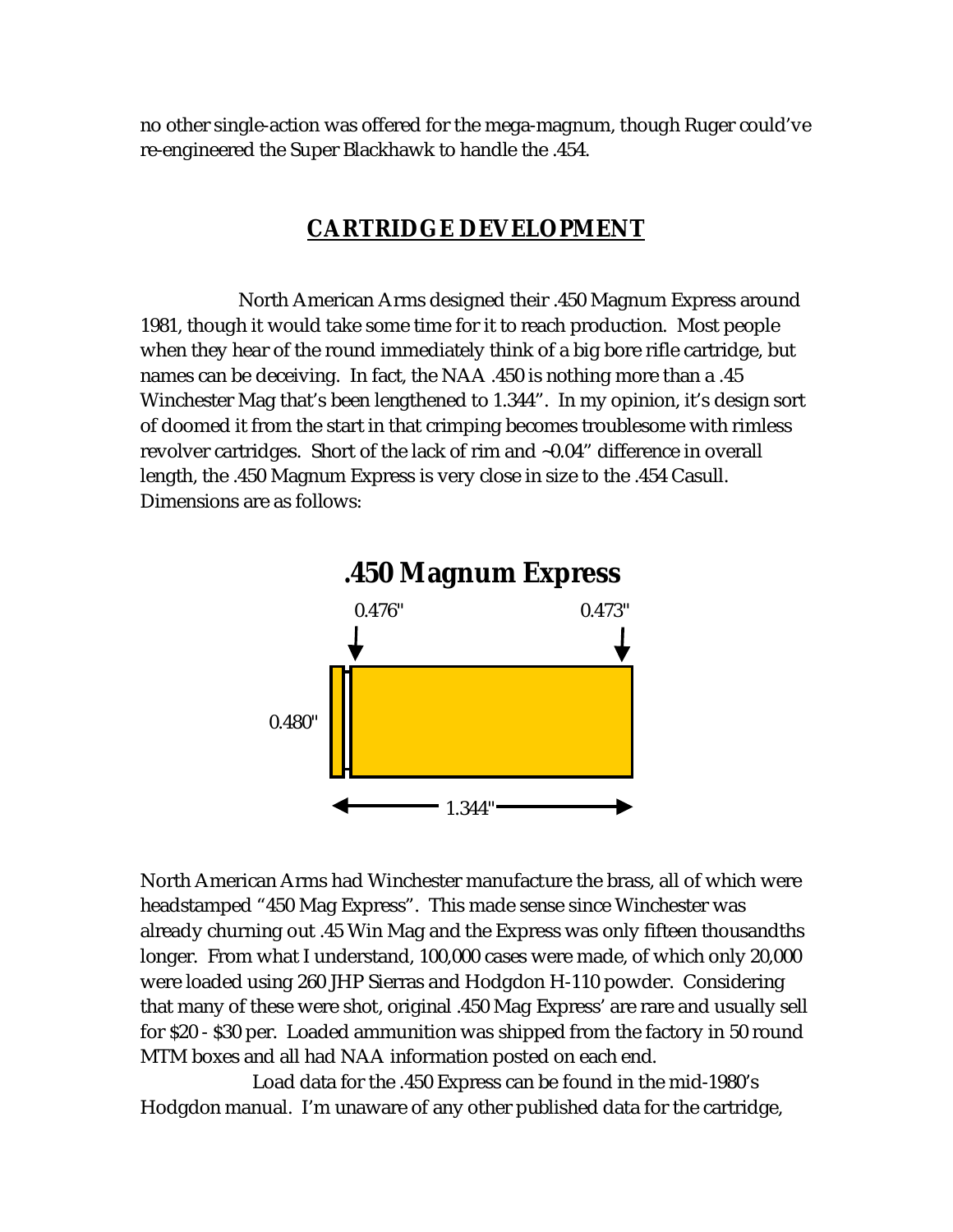and the last time Hodgdon listed it was in the early '90's (these loads are detailed in the Appendix). The .450's ballistics are impressive, even though the factory ammo was limited to 260 grain bullets. Hodgdon also lists light bullet loads, but I question this practice since many aren't intended to be driven at such speeds (185 JHPs @ 2,000 fps are a good example of this). As with the .454 Casull, the .450 Express is better served with bullets ranging from 250 and 325 grains in weight; recommended powders include H110, W296, Lil' Gun, AA#9, H4227, and 2400. Bullets and powder aren't a problem when shooting the NAA .450 however, the hang-up is in the brass. Since .450 cases are uncommon and quite collectible, it's more practical to form your own using .308 Winchester derivatives. Another option is to use .454 Casulls to make the Express. By simply turning the rim to 0.480" or less and full length sizing in a .45 Winchester Magnum die, the .450 Mag will be produced. The last step involves trimming to an overall length of 1.340". My gun came with a box that were based off of .454s and they work fine. If case forming isn't something you enjoy though, Quality Cartridge does sell the .450 Express for \$99.00 per hundred (http://owlnet.com/quality/450 Mag Exp.htm) Again, .45 Winchester Magnum dies work for reloading the round.

## **THE GUN**

North American Arms built the .450 on their very stout "Eagle" single-action revolver. Like the Freedom Arms 83, the Eagle was constructed out of 17-4 PH stainless and had a five-shot cylinder. The frame, backstrap, and internal parts however were unique to North American Arms and did not share interchangeability with other makes such as Ruger. Unlike Ruger's transfer bar, the NAA Eagle used a sliding bar safety that is similar to those found in the Freedom Arms line. Other features include set-screw base pins, recessed cylinders, Millet sights, and sleeved cylinder base pin holes. The hammer spurs were also long and possessed a sharp upward curve. I actually like this design, as do I the backstrap profile and NAA's choice of grips. The latter were oversized walnut and had a slight recess towards the top that worked as a thumb rest. Interestingly enough, the gripframe is reminiscent of the Keith #5, so that's probably why I like them so much. My gun also came with a second set of wood grips that were thin and contoured to the exact shape of the backstrap. Short of the pair I have, I've never seen a .450 Magnum fit with the alternate set.

 The Eagle was inscribed in three areas. The first was a four digit serial number on the left hand side of the frame; all started with the prefix "5".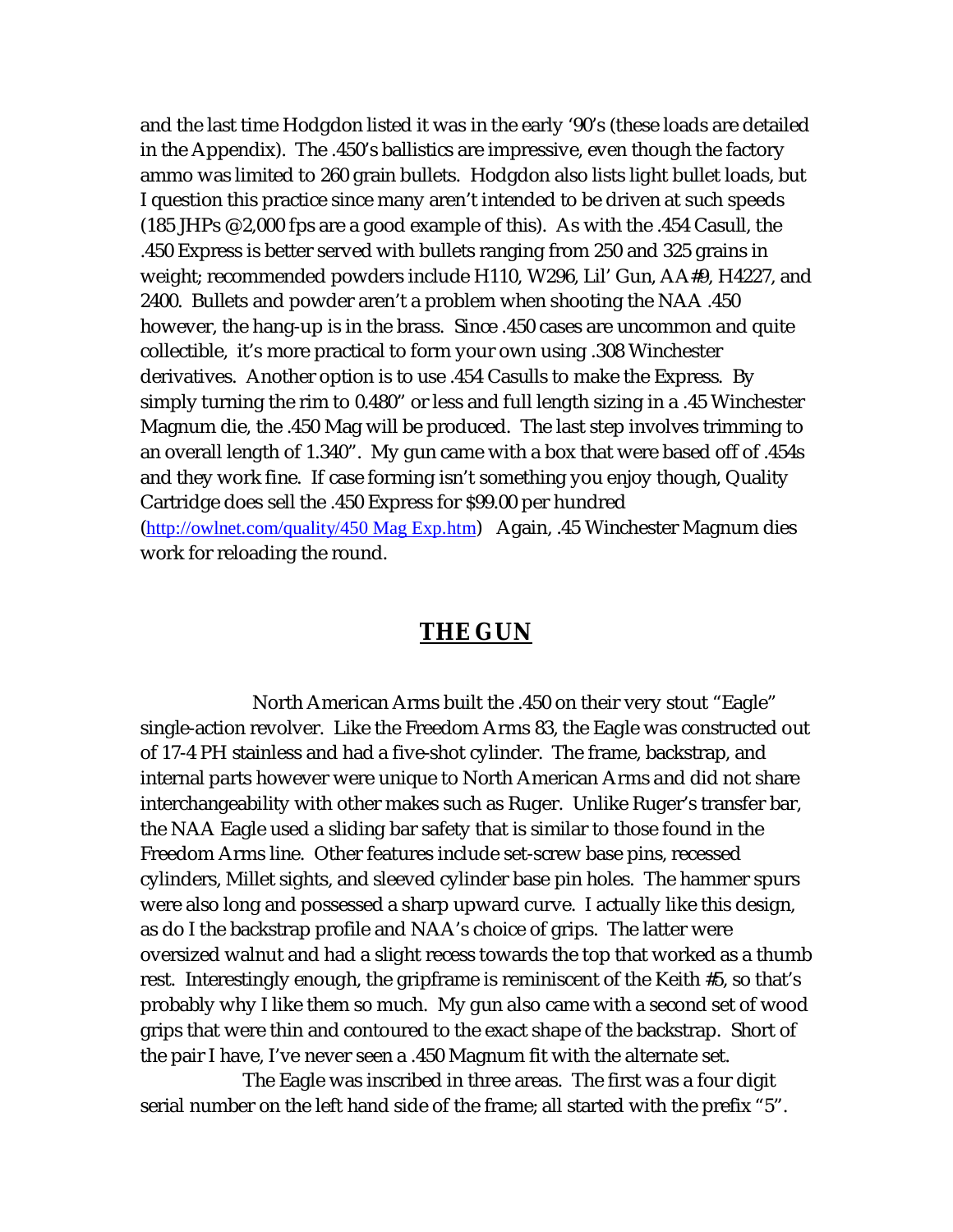The second two were barrel inscriptions with "North American Arms, Corp., Spanish Fork, Utah, 84660" on the left side, and ".45 Win Mag/.450 Mag Express" on the right..

 North American Arms offered very few options on the Express in that the only available barrel length was 7.5". In spite of this, three finishes were used with high polish stainless being the most predominant. Matte stainless was the next most common, and though black chromex was catalogued, only a handful were produced. Questionable features include flat main springs, very heavy trigger pulls, slightly oversized chambers, and excessive barrel throating (> 0.75"). Otherwise, the Eagle is an exceptionally tight revolver.

Knowing that the acceptance and distribution of .450 Express ammo would be slow, NAA decided to include a .45 Winchester Magnum cylinder. A third cylinder in .45 Colt was also offered, though I doubt that many of these were produced. All were stamped on their face as to indicate the chambering using either 450, 45W, or 45C. It's not surprising that when you do find these revolvers, the .45 Win Mag cylinder is in the gun and the .450 Express cylinder often looks unused. Again, since only 20,000 cases were ever distributed, .450 ammunition was, and still is, pretty rare.

Though North American Arms began developing the .450 Mag Express in late 1981, the gun wasn't unveiled until 1984. Sales were slow however, and the model was discontinued after only 530 were produced. Then in 1987, NAA's parent company was sold and the new ownership had no interest in resurrecting the Eagle. As a result, the remaining primed brass, tooling, and associated parts were warehoused. When the company was sold for a second time in 1992, none of the .450 Express inventory was included in the deal. Word has it that the previous owners destroyed the brass and tooling in 1994.

Not much has been written of these guns, and collector interest is limited. Prices, as of 2005, seem to be between \$700 and \$1,500 depending on the gun's options and accessories. Interestingly enough, I've seen a handful of NAA Eagles that only have the .45 Win Mag or .450 Mag Express cylinder. Based on the 15 – 20 that I've seen for sale over the past five years, prices seem to go as follows:

- $\bullet$  \$700 \$800: Gun is in excellent(+) condition, but only has one cylinder
- $$900 1,100$ : Excellent(+) with both the .45 Win Mag and .450 Express cylinders
- $\bullet$  \$1,200 \$1,500: Excellent(+) with all three cylinders, and/or the factory wood presentation case with papers.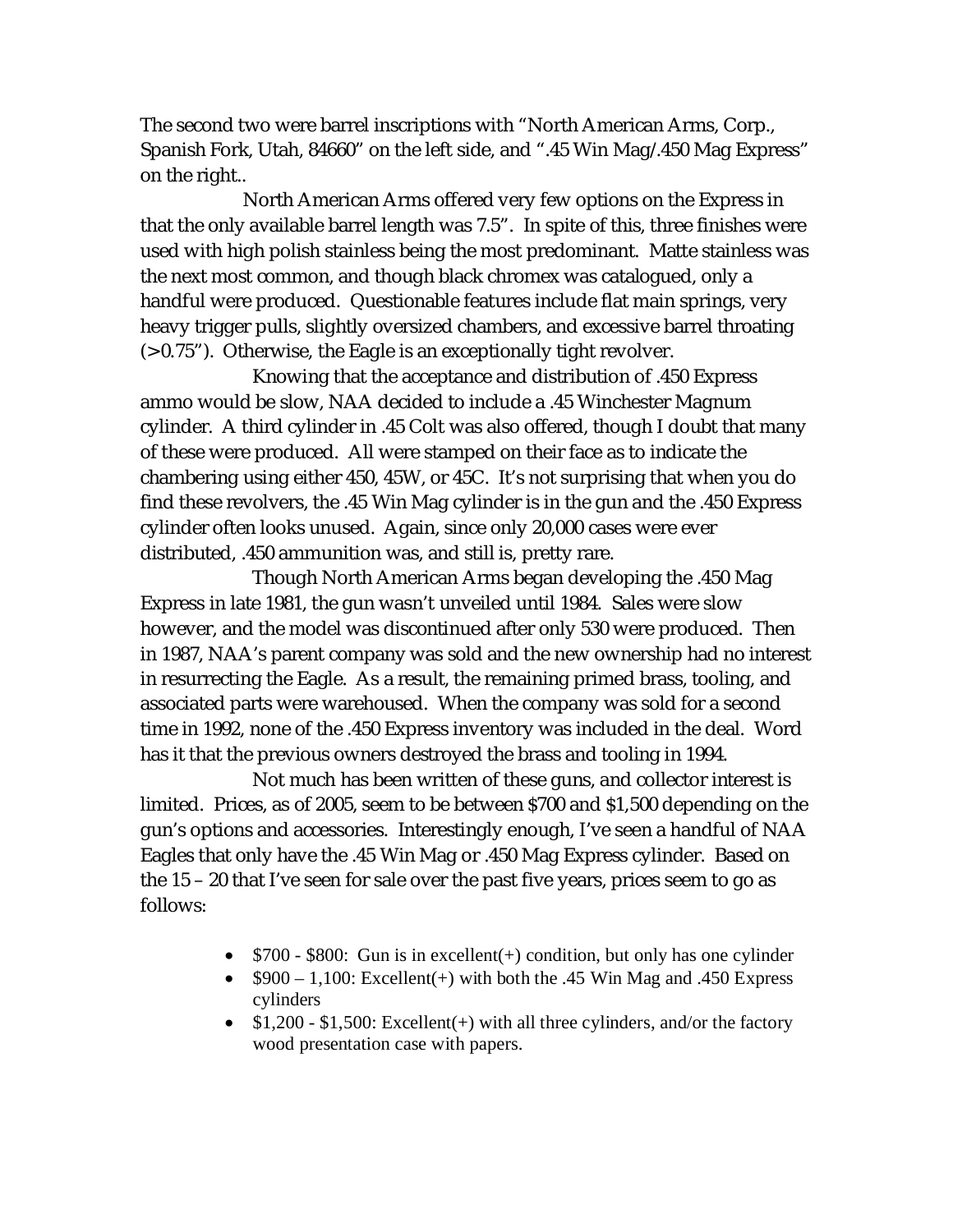**NOTE –** throughout this article, I've referred to the revolver as the "Eagle" model. This was the name given to the gun when development started. Once released, NAA chose not to use the "Eagle" designation. Instead, they referred to the gun simply as the "North American Arms .450 Magnum Express".

If you have any questions or comments, please write me at  $sc429@yahoo.com$ 

## **PICURES BELOW**



North American Arms .450 Magnum Express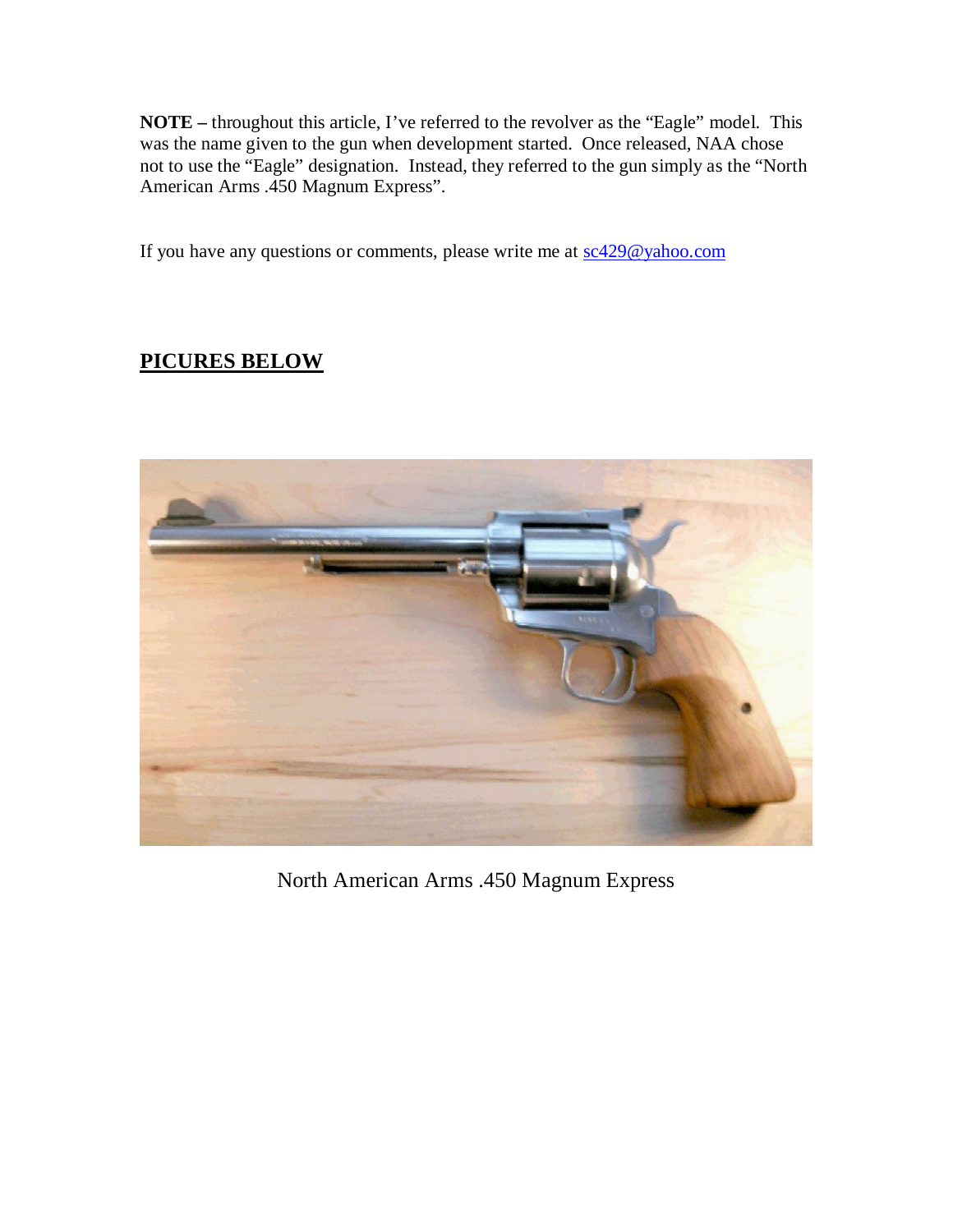

Original, unfired box of factory .450 Magnum Express. The cartridge on the right is a .450 based on a .454 Casull.

## **LOAD DATA**

| <b>BULLET WT</b> | <b>POWDER</b> | <b>GRS</b> | <b>VELOCITY</b> |
|------------------|---------------|------------|-----------------|
| 185              | H4227         | 34         | 1,747           |
|                  | H4227         | 36         | 1,884           |
|                  | H110          | 38         | 1,966           |
|                  | H110          | 40         | 2,109           |
|                  | $HS-7$        | 17         | 1,216           |
|                  | $HS-7$        | 22         | 1,644           |
|                  | $HS-6$        | 14         | 1,040           |
|                  | $HS-6$        | 19         | 1,609           |
|                  | <b>HP38</b>   | 9          | 922             |
|                  | HP38          | 15         | 1,602           |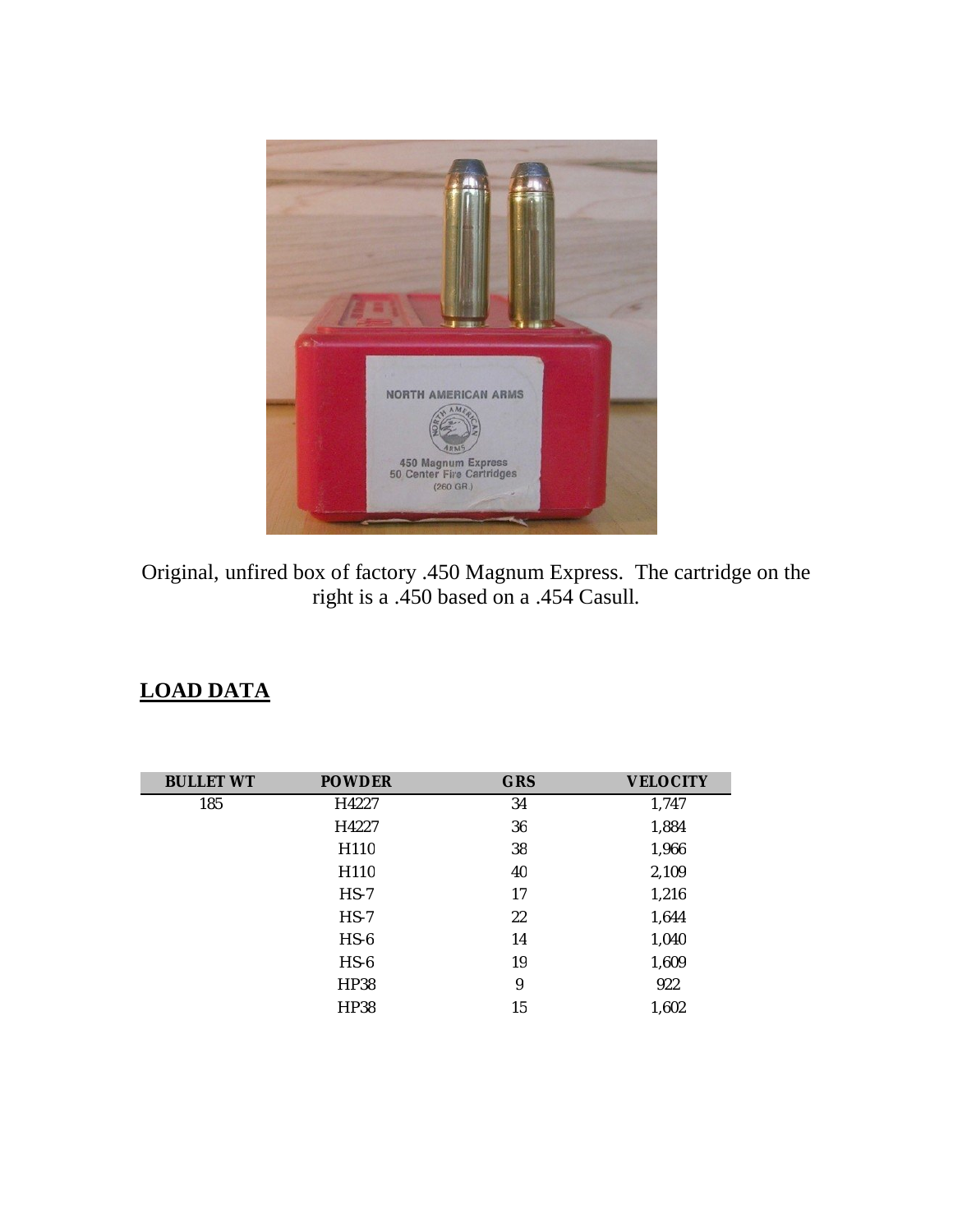| <b>BULLET WT</b> | <b>POWDER</b> | <b>GRS</b> | <b>VELOCITY</b> |
|------------------|---------------|------------|-----------------|
| 200              | H4227         | 34         | 1,688           |
|                  | H4227         | 34         | 1,814           |
|                  | H110          | 36         | 1,893           |
|                  | H110          | 38         | 1,990           |
|                  | $HS-7$        | 16         | 1,039           |
|                  | $HS-7$        | 21         | 1,521           |
|                  | $HS-6$        | 13         | 891             |
|                  | $HS-6$        | 18         | 1,503           |
|                  | <b>HP38</b>   | 8          | 816             |
|                  | HP38          | 14         | 1,449           |

| <b>BULLET WT</b> | <b>POWDER</b> | <b>GRS</b> | <b>VELOCITY</b> |
|------------------|---------------|------------|-----------------|
| 225-230          | H4227         | 31         | 1,589           |
|                  | H4227         | 33         | 1,704           |
|                  | H110          | 32         | 1,733           |
|                  | H110          | 34         | 1,841           |
|                  | $HS-7$        | 15         | 938             |
|                  | $HS-7$        | 20         | 1,412           |
|                  | $HS-6$        | 13         | 913             |
|                  | $HS-6$        | 17         | 1,276           |
|                  | <b>HP38</b>   | 8.5        | 835             |
|                  | HP38          | 12         | 1,236           |

| <b>BULLET WT</b> | <b>POWDER</b> | <b>GRS</b> | <b>VELOCITY</b> |
|------------------|---------------|------------|-----------------|
| 250              | H4227         | 30         | 1,488           |
|                  | H4227         | 32         | 1,637           |
|                  | H110          | 31         | 1,624           |
|                  | H110          | 33         | 1,763           |
|                  | $HS-7$        | 15         | 932             |
|                  | $HS-7$        | 19         | 1,307           |
|                  | $HS-6$        | 12         | 898             |
|                  | $HS-6$        | 16         | 1,247           |
|                  | <b>HP38</b>   | 9          | 880             |
|                  | HP38          | 11.5       | 1,106           |